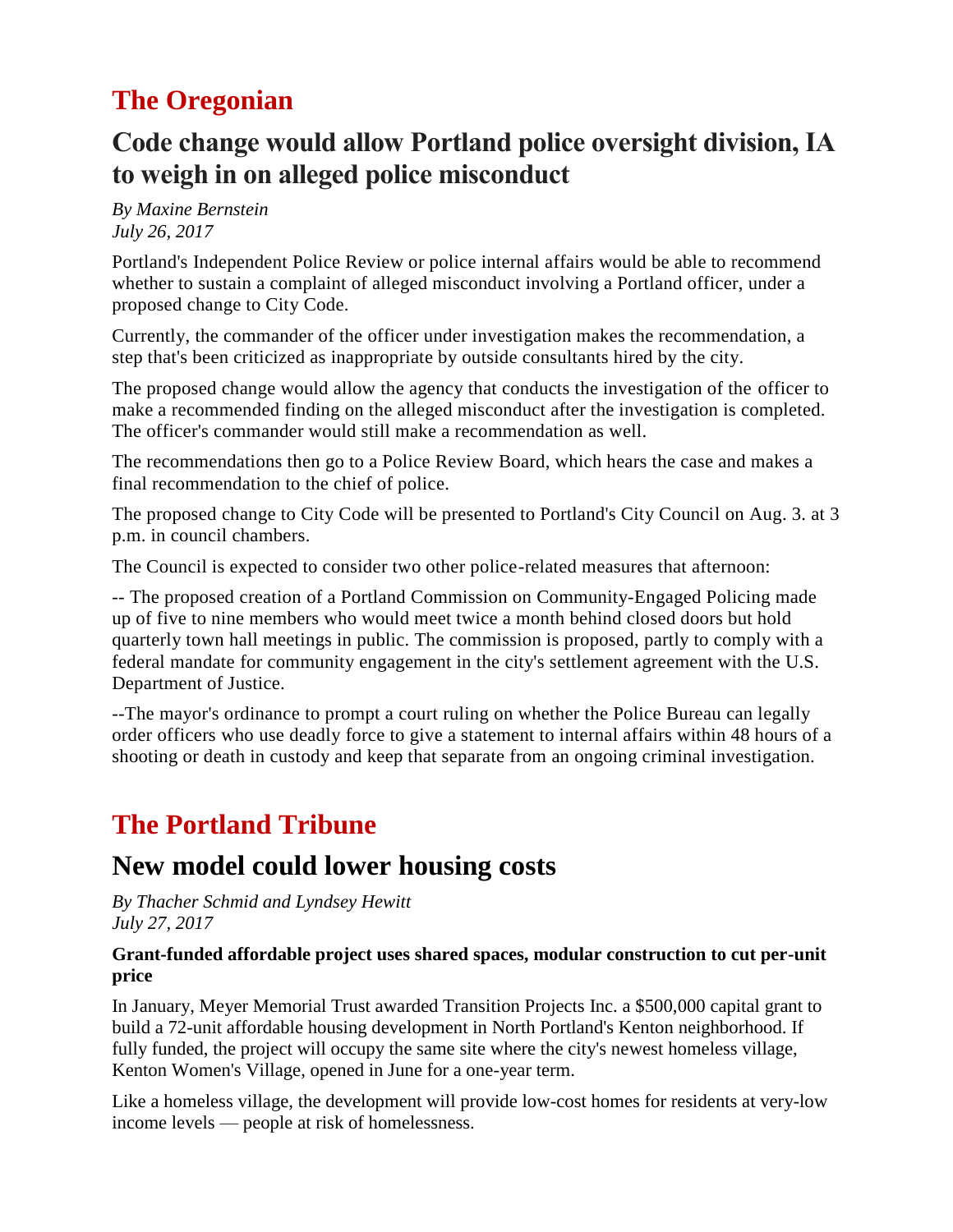But compared to a tiny-house community, Transition Projects' "modular co-housing" development will take a very different approach to driving down housing construction and operating costs.

The complex of two- and three-story buildings will be made of modular components, built offsite. About half the units will be single-resident-occupancy units, known as SROs, which will share common kitchens and bathrooms; the other half will be studios.

Modular construction, small units and shared spaces will make the building cheaper to build and operate compared to a typical apartment project, says Tony Bernal, Transition Projects' senior director of public policy and funding.

"Affordable housing in Portland is about \$200,000 to \$250,000 a unit," Bernal says. "Our model is about \$155,000."

The project, and the Meyer trust program that's helping to fund it, address a basic financial challenge facing affordable-housing providers: the poorer your residents, the harder they are to affordably house.

A person living on, say, a \$1,000-per-month disability check, can afford to pay only about \$300 a month in housing costs, according to the standard calculation for how much of one's income can be dedicated to housing.

In most markets, including Portland's, a property owner receiving monthly rent of \$300 per unit won't come close to covering a typical apartment project's monthly operating costs, debt payments and reserve requirements. Even if the owner operates as a nonprofit and the project receives public subsidies, an average unit will need to pull in at least twice that figure, absent scarce federal rent-assistance vouchers, if the project is to be financially feasible, says Michael Parkhurst of Meyer Memorial Trust's Affordable Housing Initiative.

Bernal hopes to close that gap with the "modular co-housing" model, and by collecting higher rents for the studio units. He expects to be able to rent the SRO units for \$289 to \$578 per month and still meet monthly costs.

How does that financial picture differ from a tiny-house village? That's the sort of question that policy leaders such as Parkhurst must answer to provide cost-efficient housing investments, though doing so requires making difficult apples-to-oranges comparisons.

Transition Projects' anticipated construction cost of \$155,000 per unit is high compared to the roughly \$3,000 it takes to build one of Kenton Women's Village's no-frills sleeping pods, using volunteer labor. And even the paltry rents Bernal hopes to charge aren't cheap compared to the free rent residents get living in Portland's homeless villages.

But the Transitions Project development has other cost advantages. Since the nonprofit will purchase the land from the city, the project will operate for decades and won't require ongoing city subsidies in the form of a free land lease, as Portland's existing villages do. And in exchange for higher construction costs, it will be able to offer residents plumbing, heating and other basic amenities that villages don't offer.

As for the average annual maintenance and repair costs of a modular apartment unit versus a tiny home village, that's an open question.

Could either model, a tiny-house village or a low-rise modular co-housing community, be scaled up to house thousands?

Parkhurst says the jury is still out.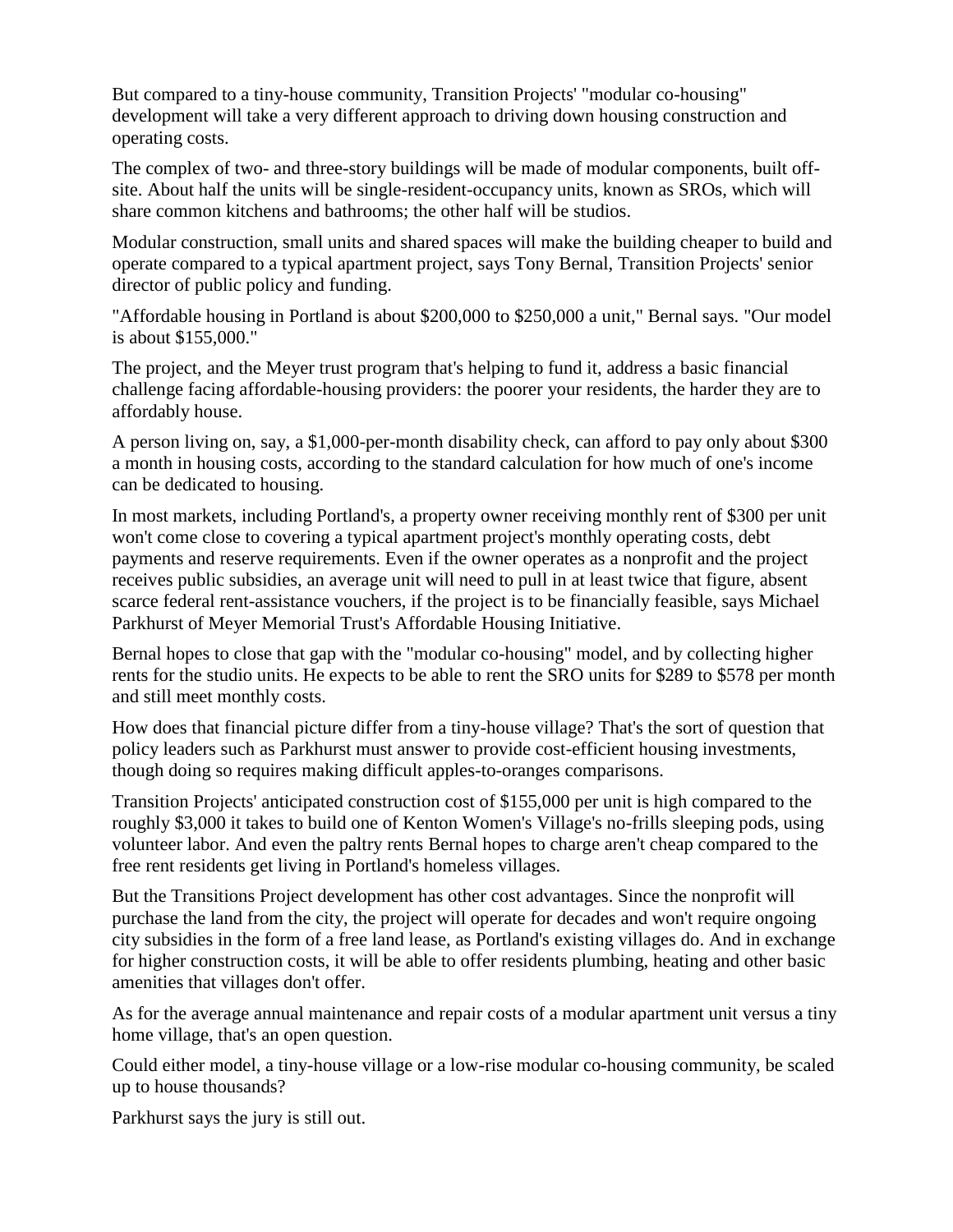A tiny-house village is "not a super-efficient use of land, versus how many apartment units you could build on the same plot," Parkhurst says. And the model followed in Portland depends on access to donated land, which is in short supply. Still, he adds, given the region's housing challenges, "I wouldn't discard that (model) until we understand more about it."

The modular co-housing model is "exactly the kind of innovative thinking" about how to lower the cost of housing that Meyer Memorial Trust is seeking to promote, Parkhurst says. But it will only prove itself replicable "if it becomes accepted, and it really works, and is really as inexpensive as they hope."

# **Sources Say: City Council looks to courts for help**

#### *By Jim Redden July 27, 2017*

#### **Legal proceedings becoming as important as policy votes, and Commissioner Nick Fish announces he's running for re-election**

#### **City Council looks to courts for help**

After waiting months for a federal judge to determine the constitutionality of Portland's new policy against public meeting disruptions, the City Council is suddenly considering several other court appeals to reverse unfavorable rulings and opinions.

One is Multnomah County Circuit Judge Stephen Bushong's decision that the City Council needs to repay the water and sewer bureaus around \$17 million for ratepayer funds spent on projects not authorized by the city charter. Although the sum is far less than that originally sought by ratepayer attorneys, the council must decide whether to accept Bushong's standard that such spending must be "reasonably related" to the missions of the two bureaus.

Another is the Oregon Land Use Board of Appeals ruling that overturned the 2016 policy restricting new and expanded fossil fuel terminals in the city. In its ruling, LUBA said the policy violates the commerce clause of the United States Constitution, which gives Congress the power to regulate interstate commerce. It can be appealed to the Oregon Court of Appeals.

And Mayor Ted Wheeler wants the courts to review Multnomah County District Attorney Rod Underhill's advice against compelling police officers involved in fatal encounters to make statements before the criminal investigations are completed. Wheeler asked the council to approve an ordinance requiring early statements to be submitted for review.

Filtration option for crypto picked

#### **Fish to seek re-election**

Commissioner Nick Fish tells the Portland Tribune he will run for re-election in 2018.

Although Fish has not reported raising any campaign funds so far this year, he has retained Hilltop Public Solutions to manage the campaign and says he will begin raising money later this summer. Even though he was not on the ballot last year, Fish raised over \$20,000, which he donated to other campaigns and advocacy organizations.

A non-practicing lawyer, Fish was elected to fill the unexpired term of Commissioner Erik Sten, who resigned mid-term, with 61.4 percent of the vote in 2008. Fish was re-elected to a full four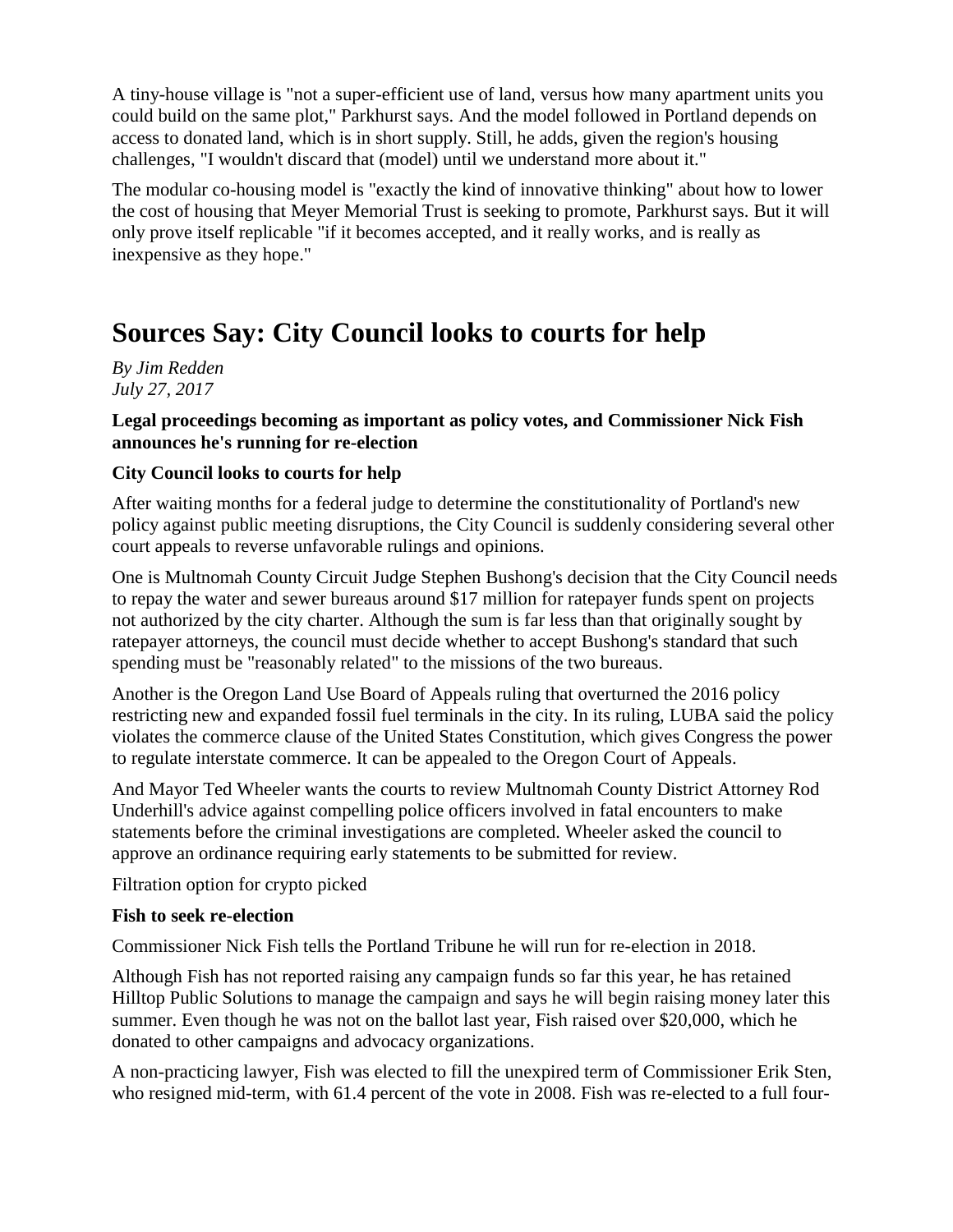year term at the May 2010 primary election with just under 80 percent of the vote. He was reelected at the May 2014 primary election with 73 percent of the vote.

Two candidates have announced they will run against Fish. One is affordable housing advocate Margot Black and the other is environmentalist activist Julia DeGraw. They cannot officially file for the office for another month and a half.

# **Village movement gains traction as housing alternative, goes mainstream**

*By Thacher Schmid July 27, 2017*

#### **Newer models of homeless communities address some basic needs, but some have issues with rats, drug abus[e](http://cni.pmgnews.com/images/artimg/00003583839712.jpg)**

With market forces pushing rents ever higher in Portland and throughout the state, Michael Parkhurst is looking for creative strategies to lower the cost of providing homes to those who might otherwise live on the streets.

"I think there's a widespread sense that if we keep doing what we've been doing, we're never going to meet more than a sliver of need," said Parkhurst, program officer for the Meyer Memorial Trust, who helps lead the trust's \$15 million, five-year Affordable Housing Initiative.

Last year, the Meyer trust gave Eugene's Square One Villages \$148,200 to support an unconventional housing alternative: a homeless village. Emerald Village, which broke ground in May, is a permanent, cooperatively owned settlement. Each of its 22 tiny houses, ranging from 160 to 280 square feet of living space, will have its own kitchenette and bathroom and will rent for \$250 to \$350 per month. Construction on the village began in May.

"If you'd have asked me a few years ago, would Meyer Memorial Trust be putting money into that, I'd have been skeptical," Parkhurst says.

#### **No longer counterculture**

Originated by homeless individuals as an act of social protest, a homeless village can be defined simply as a group of homeless people living together as a self-governed community with basic hygiene facilities and trash service. Though most villages are more primitive than Emerald Village — lacking plumbing, for instance — they are cost-effective and humane compared to mass shelters, advocates say, and provide a social infrastructure that helps houseless people heal from trauma.

The model is gaining converts. The city of Portland and Multnomah County, for the first time, became founding partners in a homeless village this year, offering a year of free rent on a vacant city-owned parcel in North Portland's Kenton neighborhood, plus \$350,000 in capital, start-up and operating costs for Kenton Women's Village. It joins three other Portland villages formed by homeless individuals since 2000: Dignity Village, Right 2 Dream Too and Hazelnut Grove.

Yet to many in the profession of providing affordable housing and homeless services, including some local institutional leaders who support them, homeless villages remain controversial.

#### **Concerns about rats, plumbing**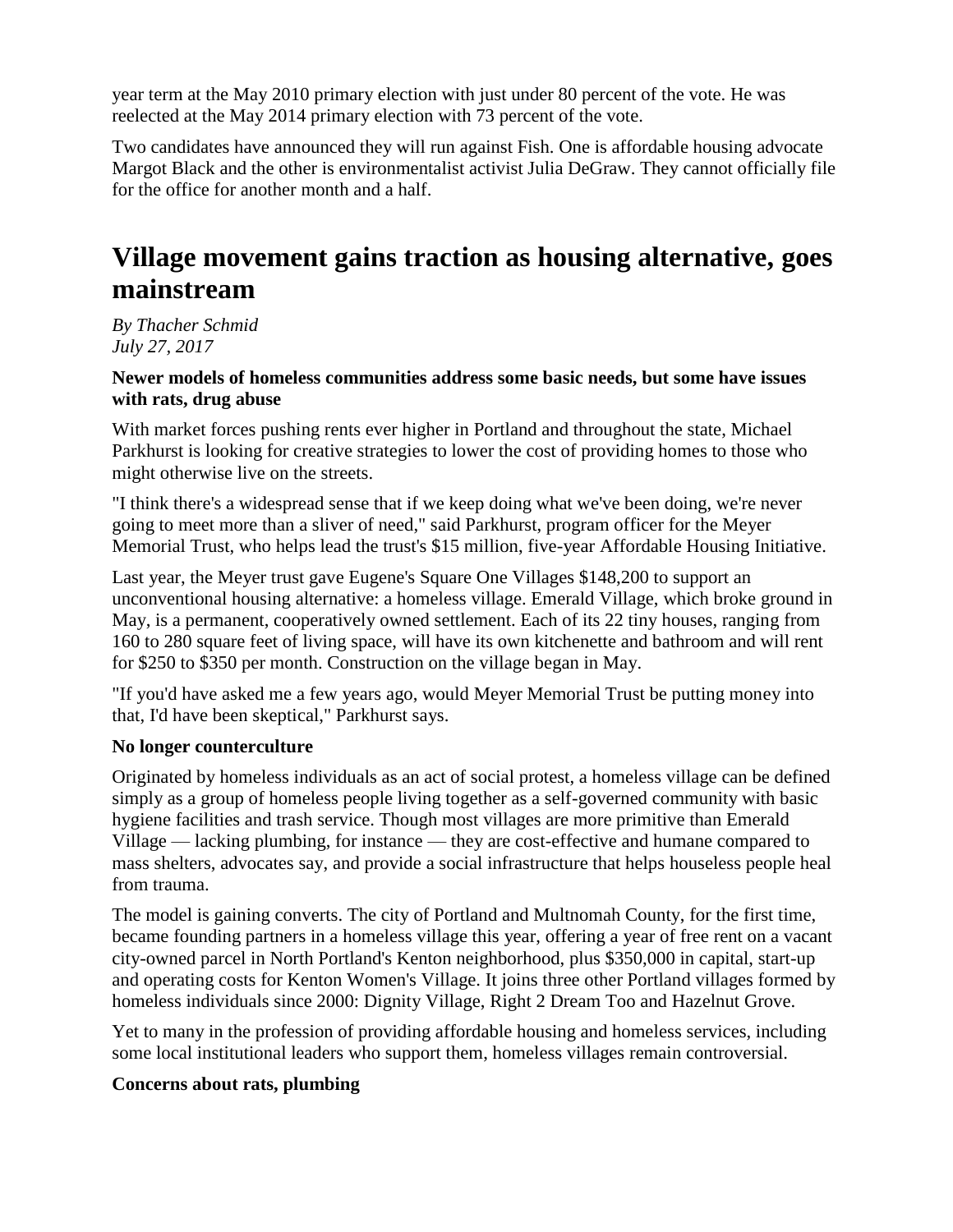Barbara Poppe, the former executive director of the U.S. Interagency Council on Homelessness under President Obama, says homeless villages that lack heat, plumbing and electricity are unacceptable and "substandard."

"My background is in public health," Poppe says. "I'm a firm believer, first and foremost, in human rights and public health, and what I've seen in these places is at best they offer port-ajohns. In the developed world, folks expect to have running water."

All four of Portland's villages receive at least a modicum of public support, mostly garbage and portable-toilet service, and Kenton's public subsidy is far higher than the others. But none of Portland's four homeless villages have running water, wired electricity or — other than a few exceptions for people with disabilities — heat.

At Dignity Village, Portland's oldest village at 17 years, public health hazards are a fact of life.

The community, located on city-owned industrial land not far from Portland International Airport, is amazingly clean and orderly, especially considering its 53 residents have built and must repair all 43 units, and must battle periodic coatings of black dust from the adjacent city leaf-compost facility. Still, there are piles of junk all about, and pests are a problem. Its spokesman Rick Proudfoot never leaves his door open.

"We get a lot of rats and mice," he says. "It's kind of a constant battle."

#### **Not for families**

Homeless villages are, moreover, almost universally seen as unsuitable for children.

None of Portland's four homeless villages allow kids. Andrea Cantu-Schomus, spokeswoman for the Oregon Department of Human Services Child Safety Division, confirms the state has never placed a child in state custody into a village or tiny house.

Margi Dechenne, housing transition program manager for Catholic Charities of Oregon, which is providing case management for Kenton Women's Village's 14 residents, says that's as it should be.

"Children need a more stable environment," she says.

Drug and alcohol use is another issue. One in five people experiencing homelessness has a chronic substance-use disorder, according to the 2016 annual Homelessness Assessment Report.

To create a supportive environment for those seeking sobriety, Dignity Village, Kenton Women's Village and Right 2 Dream Too prohibit the use of drugs and alcohol on-site.

But villages may adopt more lenient policies. Hazelnut Grove's 2015 code of conduct allows "No open alcohol or drug use," "No needle or meth use" and "No alcohol- or drug-related garbage to be left around."

Hazelnut Grove board member Bob Brimmer says the law of the land at the village is akin to a "sippy cup rule" — no open cups and no outrageous behavior.

A "sippy cup rule," however, could be too lenient for some people seeking sobriety or safety from those who are actively using drugs or alcohol.

#### **'Stuck' in villages?**

Parkhurst says a key concern for many is that some residents might "get stuck" in homeless villages, and not transition into permanent housing.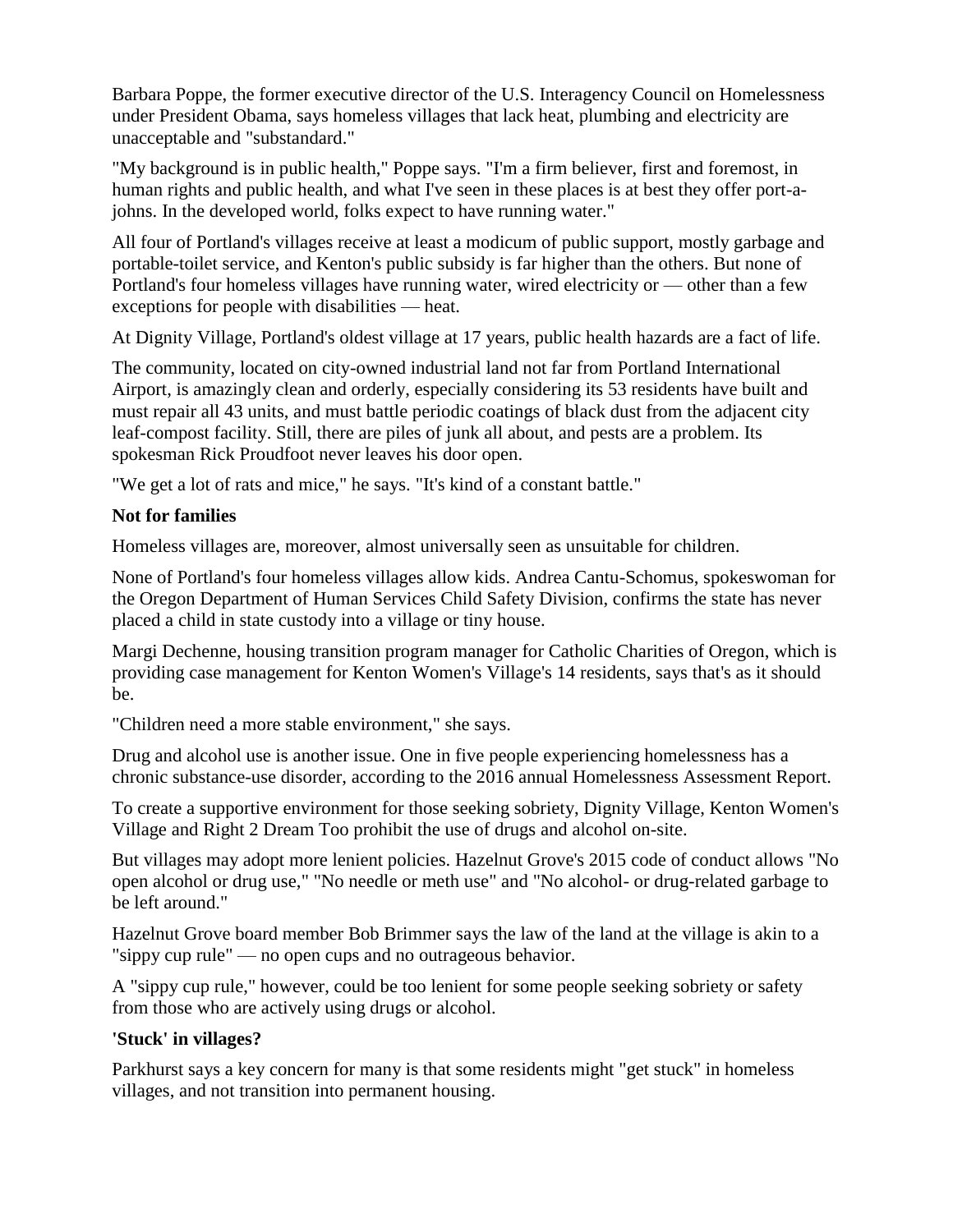It's a drum The Oregonian editorial page has been beating since Dignity Village's founding in 2000. "By helping Dignity become more entrenched, the city — and the many good-hearted Portlanders who volunteer at the camp — have mostly helped the homeless stay homeless," the newspaper warned in one editorial. "There's nothing 'transitional' about Dignity Village," said another.

In a May visit, a reporter talked to three of the village's 53 residents; all said they'd lived there between seven and 10 years. That includes spokesman Proudfoot, who said he's put his name on dozens of affordable housing wait lists but never gotten higher than No. 226.

Katie Mays, who works for Portland social services nonprofit JOIN, sighs audibly when asked how many Dignity Village residents she's helped find permanent housing since she started doing outreach work with the homeless village in 2014. The number, she acknowledges, is "lower than we would like" — about a dozen.

Village advocates offer unverified informal estimates of how many residents have transitioned to permanent housing from other villages.

Dignity Village and Right 2 Dream Too co-founder Ibrahim Mubarak says "over 400 people" who stayed at Right 2 Dream Too found permanent housing before he left the organization on Feb. 1. Vahid Brown, housing policy coordinator for Clackamas County and a Village Coalition steering committee member, estimates "a dozen" Hazelnut Grove residents have found permanent housing since it was founded in 2015.

Some residents, such as Brimmer, appear reticent to go back to regular apartments, though it's not always clear why.

Brimmer, who says helping construct Hazelnut Grove has turned his life around, hesitated when asked if he'd take a subsidized apartment if one came along.

"Maybe. I don't know," he says. "I have a really hard time trying to get a job that has a W-2 attached to it. Contributing to a global warming thing kind of irks my brain a lot.["](http://cni.pmgnews.com/images/artimg/00003583839743.jpg)

#### **Alternate options lag**

David Bikman chairs the steering committee of the Village Coalition, a grassroots organization founded last year, which advocates for residents of Portland villages.

Asked whether villages can adequately control substance abuse and provide safe homes for children, Bikman emphasizes that the coalition, which has no paid staff, does not speak for individual villages or prescribe what form they should take.

"We want whatever our houseless people tell us they want," says Bikman, an administrator at Portland State University's Graduate School of Education.

"If someone says, 'I'm perfectly happy in a tiny house in a village, and that's where I want to be,' we'll say, 'OK.' "

The coalition doesn't support illegal or unsafe activity at the villages, Bikman says, though it does support villages having containers to dispose of needles used to inject drugs, such as heroin. If a village wanted to house kids, that would be "fine," he says, but it would need "extensive" support that Portland's four villages currently don't have.

Bikman points, instead, to the beneficial things villages do offer residents, which include a safe place to sleep, and something else coalition members say they want: "space in which they can be autonomous."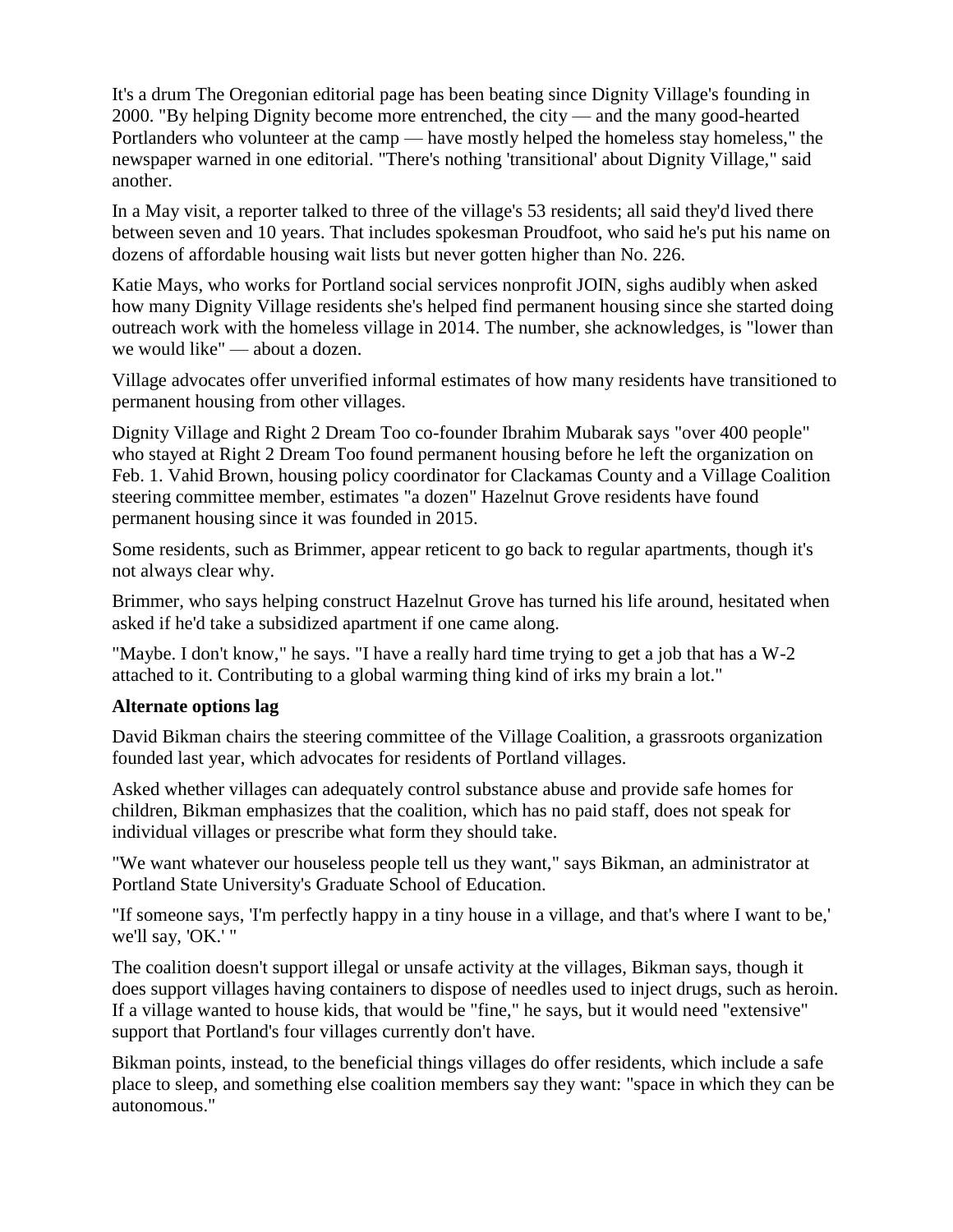Some national experts on homelessness, citing reasons similar to Bikman's, say the village concept merits exploration.

"There are multiple pathways into homelessness," says Elizabeth Bowen, a professor at the University at Buffalo's School of Social Work in New York. "Because of that, there's not a single solution. Not every homeless person necessarily needs affordable housing."

While the 12 percent decline in unsheltered homeless people between 2015 and 2017 reflects efforts by the city and county to open more than 600 shelter beds, the supply of shelter beds and affordable housing does not meet the need. The 2017 Point-in-Time count of homelessness showed the county's overall homeless population grew 9.9 percent in two years.

Demand for shelter alternatives has prompted local leaders to authorize public funding for Portland's four homeless villages, and to partner in the formation of the newest, Kenton Women's Village.

Kenton Women's Village is a hybrid model of sorts, which responds to some, if not all, criticisms voiced by skeptics. Though it lacks plumbed toilets, its 14 tiny "sleeping pods" are sturdy and architect-designed. Drug and alcohol use are not allowed on site, and five case managers and a full-time village manager employed by the nonprofit Catholic Charities of Oregon will work with residents to find permanent housing and resolve conflicts or problems as they arise.

Yet in the big picture, homeless villages are still on the fringe: Portland's four villages combined provide shelter for only about 160 people. And public leaders have not yet endorsed expanded investment in villages.

Multnomah County Chair Deborah Kafoury spoke encouragingly at a June 9 media event for Kenton Women's Village of those who "stepped up" to try a different approach. Yet Kafoury says temporary shelter options like the Kenton village are not going to solve the county's fundamental shortage of affordable housing.

"I still think that every dollar we invest in something other than permanently affordable housing is a dollar away from permanently affordable housing," Kafoury says.

Marc Jolin, director of the city-county Joint Office of Homeless Services, a coordinating and funding partner of Kenton Women's Village, says that homeless villages can be a part of a larger strategy of moving houseless people into permanent housing, "as long as we don't get comfortable with that."

For Jolin, the big hope for Kenton is that residents will use the village as a springboard to a rental contract.

"I think we're all hoping to draw on the benefits of the village model, and the power of the selfgovernance concept, and couple it with a commitment to providing the kinds of services that will quickly allow (residents) to transfer into permanent housing," Jolin says.

For his part, Parkhurst says he still has questions about the long-term durability and "all-in" costs of tiny homes, but believes the scope of the crisis demands creative solutions.

"We literally need to think outside the box here," he says. "There's almost nothing in between that affordable apartment building and living in a doorway."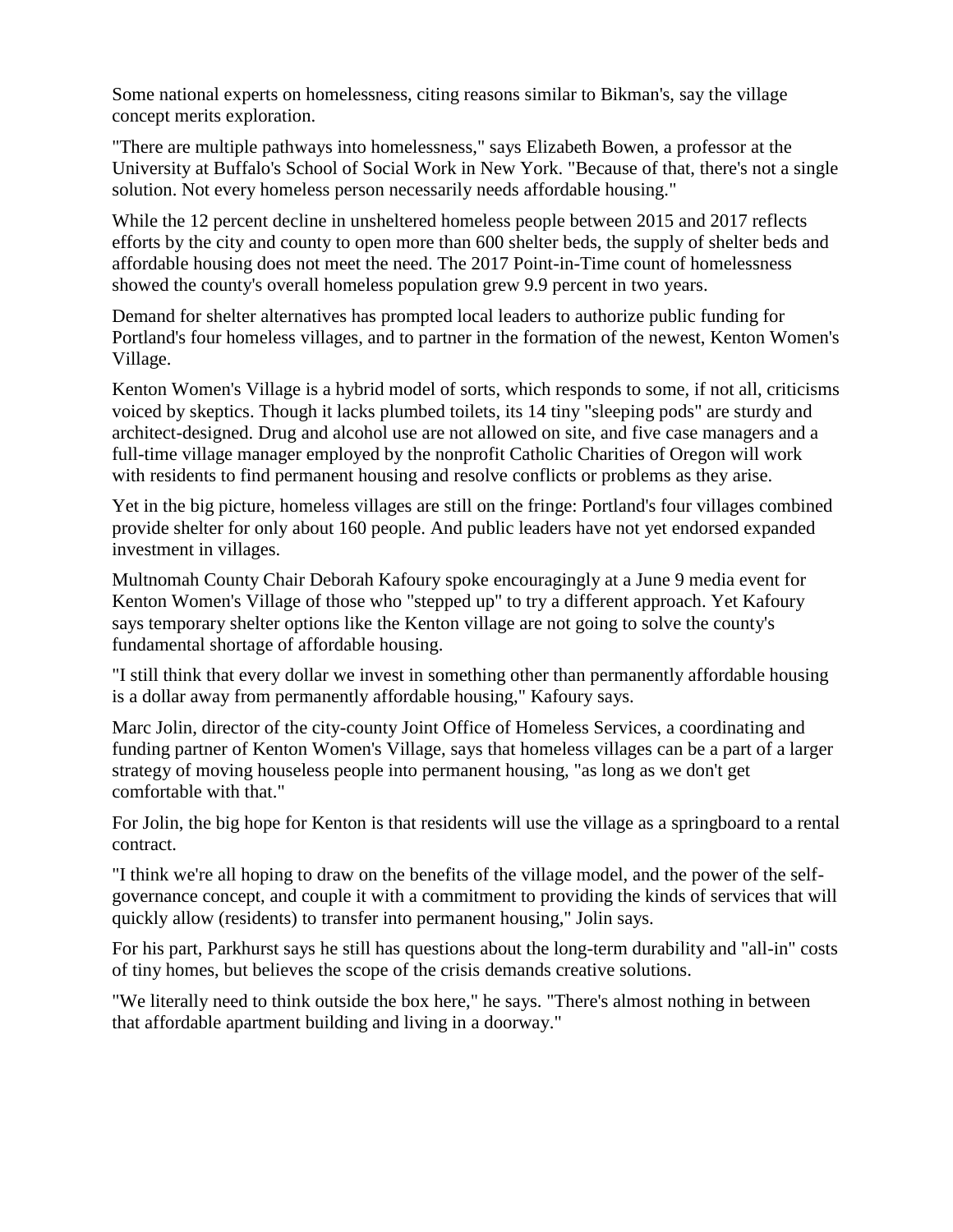# **Willamette Week**

## **Murmurs: Who's Afraid of an Election Integrity Commission? Not Multnomah County Voters**

In other news: Housing Bureau picks property to buy with Airbnb money.

*By WW Staff July 26, 2017*

### **Multnomah County Voters Undaunted by Federal Probe**

What, Portlanders worry? President Donald Trump's Election Integrity Commission hasn't led to a wave of Multnomah County voters canceling their registrations. This month, The Denver Post reported that Colorado voters were canceling their registrations in unprecedented numbers, fearing the federal government would receive their personal information. But Multnomah County elections director Tim Scott says as of July 20 just 17 county voters have asked for cancellation since the federal commission was announced—two more than the previous month. "And the vast majority of them said they had moved out of state," Scott says.

### **Housing Bureau Picks Property to Buy With Airbnb Money**

Three years ago, Portland City Hall approved a tax on Airbnbs and other short term rentals to spend on affordable housing. Now the Portland Housing Bureau has selected its first purchase using short-term rental tax dollars: a 50,000-square-foot property at 3000 SE Powell Blvd. with a price tag of \$3.72 million. The land could be developed into as many as 300 units of affordable housing using funds from another pot of money: a chunk of the \$258 million housing bond. (The city is still picking those projects.)

### **Gorge Residents Sue Jail for ICE Contract**

Residents of Oregon's Wasco County have sued a regional jail in The Dalles for imprisoning undocumented immigrants on behalf of U.S. Immigration and Customs Enforcement. On July 21, four residents sued the Northern Oregon Regional Correctional Facility in federal court, claiming the jail is misusing their tax dollars and violating state law by imprisoning immigrants for the federal government. WW reported this spring on the jail holding immigrants in possible violation of Oregon's 1987 sanctuary law, which forbids state and local resources from being used to find and deport undocumented immigrants ("Trapped in the Gorge," WW, May 10, 2017).

### **Mural Artist Discovers His RV Painting Is Now a Home**

A Portland mural artist was surprised to see an RV decorated with a Mount Hood landscape on WW's cover last week—because he painted it. The freelance painter, who goes by Joseph the Human, had airbrushed the abandoned Country Camper four years ago when it was dumped in front of his art studio in Northwest Portland. He says it was "moldy and unloved—completely ditched." The RV was hauled away by the city a few weeks later. It is now home to Sheila Fitch, who has parked it in St. Johns ("Zombieland," WW, July 19, 2017). Portland Bureau of Transportation spokesman John Brady says private tow companies can resell towed RVs.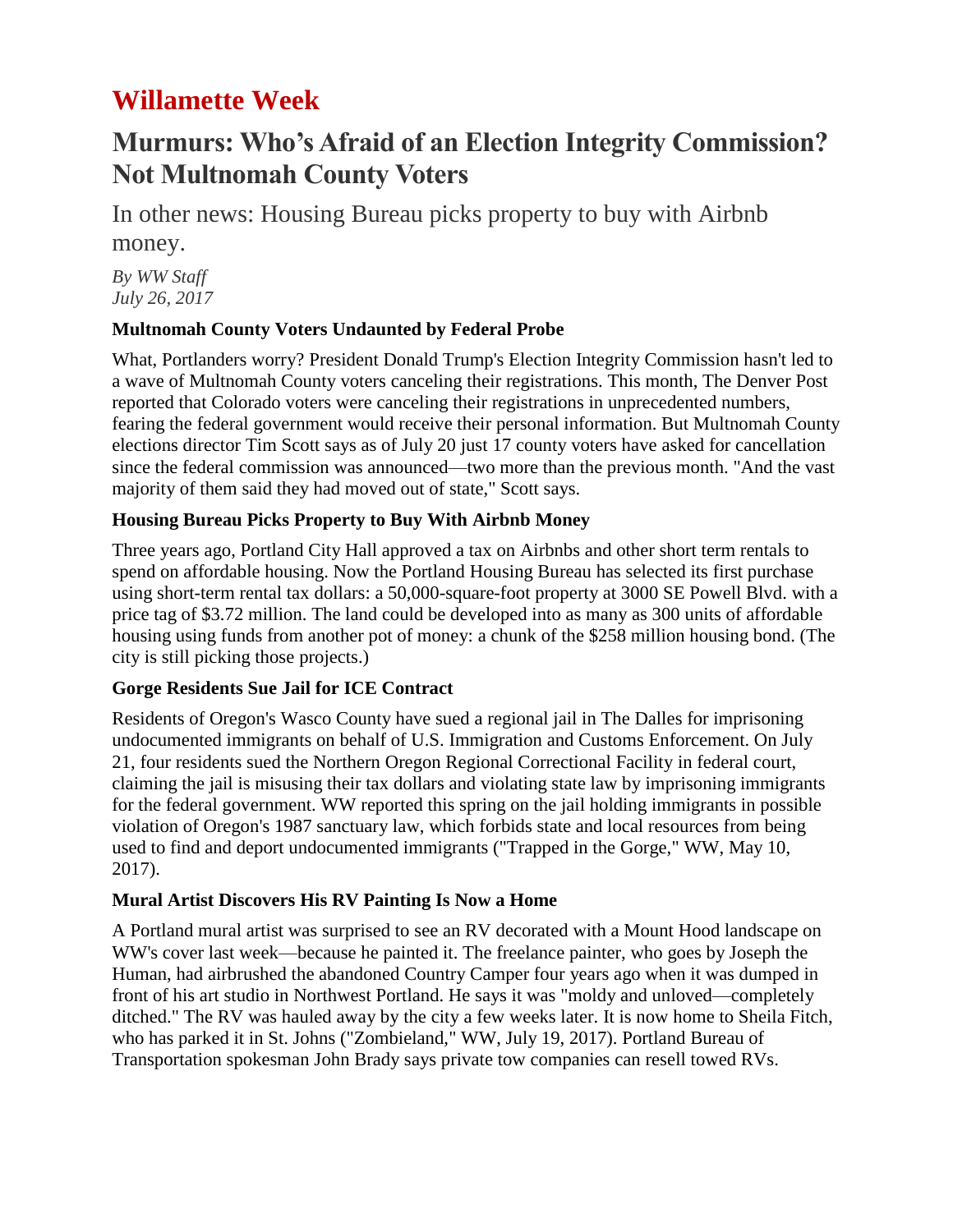# **The Dialogue: What Readers Said About the RVs the city is Now Authorized to Tow, and the People Who Live Inside**

"It's definitely become a crime to be homeless."

*By WW Staff July 26, 2017*

*Here's what readers said about the caravans of RVs the city is now authorized to tow, and the people who live inside (["Zombieland,"](http://www.wweek.com/news/city/2017/07/19/portland-is-towing-caravans-of-rvs-off-the-streets-heres-what-its-like-inside-those-motor-homes/)* WW*, July 19, 2017).*

**Adam Robins, via wweek.com:** "I live within sight of this strip of RVs. I don't appreciate being used as an excuse by those who would seek to forcibly displace people who are living on the margins and have no realistic options. I am glad to see an article that seeks to humanize those living in this desperate state and afford them a voice to speak to their own experiences."

**Hucklebert, via wweek.com:** "I wish the media would quit portraying all homeless people as innocent victims affected by the housing crisis. Denying reality is not going to solve this problem…and by the way, people have to decide when they want to get clean…someone else can't do that for them."

**Joeb99, via wweek.com:** "Why can't we acknowledge that some people living on the streets are mentally ill, some are drug addicted, some are criminals, and some are people who are genuinely displaced due to financial concerns. We're talking about four distinctly different populations here, each with a potentially different 'best solution' for helping them."

**Katie Zinsli, via Facebook:** "So where should they live, the homeless? It sounds like every option has been and will be taken away under penalty of law…it's definitely become a crime to be homeless."

**Chelsea Burgwin, in response:** "There definitely should be more help for the homeless. But parking on a residential street is not the solution, and these people should be searching out other options. I feel for them, but still don't want them parked outside my house."

**Catie Gould, via Facebook:** "There aren't enough beds in Portland for the homeless population. I'd rather them be in an RV then on the street, especially when the weather turns cold in a few months."

**Jonathan Howell, via wweek.com:** "Build a low-income RV park next to Dignity Village. There's a decent solution. Tag and tow the rest."

**Darren Venhuis, via Facebook:** "Time to tow, crush and turn them into new cars. Just because they can't afford rent doesn't mean they get to clog our streets with RVs."

**Dusty Eppers, via Facebook:** "'One of our jobs is to make sure our city is a livable place,' says City Commissioner Dan Saltzman. Well, maybe if apartment costs didn't double or triple in a lot of neighborhoods, or if housing purchase prices weren't triple what they should be, maybe this wouldn't happen."

**Gabriel Minchow, via Facebook:** "So, tiny homes are in, but RVs are out?"

**Letters to the editor** must include the author's street address and phone number for verification. **Letters must be 250 or fewer words.** Submit to: 2220 NW Quimby St., Portland, OR 97210. Email: [mzusman@wweek.com](mailto:mzusman@wweek.com)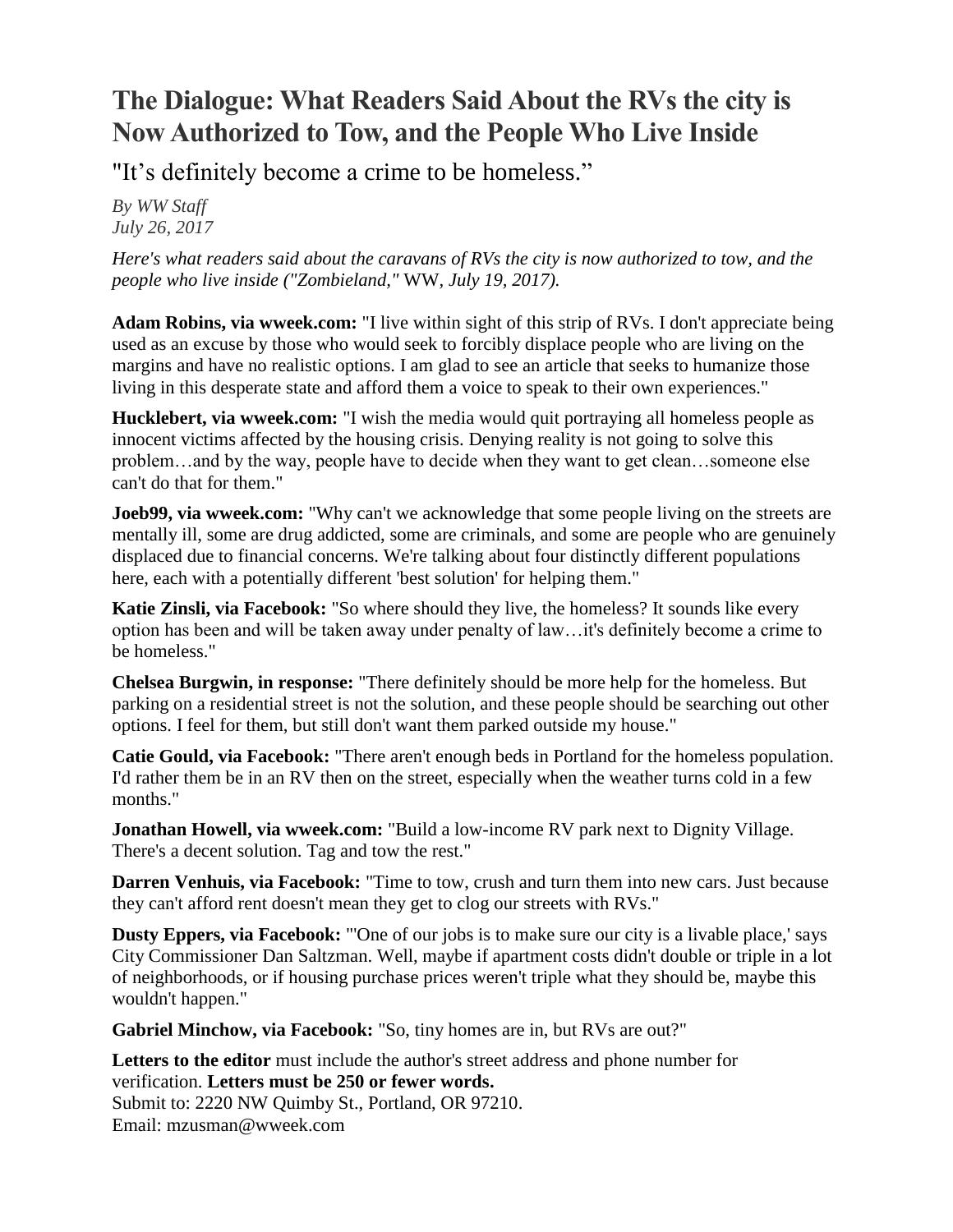# **The Daily Journal of Commerce**

## **Apartment developers find a fit with 19 units**

*By Chuck Slothower July 26, 2017*

A new development proposal popped up in mid-July for a 19-unit apartment building that would be built along Southeast Division Street in Portland. Two weeks prior, a separate proposal was unveiled on Southeast Milwaukie Avenue. The size: 19 units.

For apartment projects 20 units or larger, developers in mixed-use zones must build affordable units or pay a hefty fee.

Portland planning officials are watching carefully to see whether multifamily developers are avoiding providing affordable apartments by keeping the number of units just under the 20-unit threshold.

"We're tracking it," said Tyler Bump, senior economic planner for the **Portland Bureau of Planning and Sustainability**.

By one measure, proposals for apartment buildings with fewer than 20 units are steady. There were seven proposals for apartment buildings of 15-19 units from Feb. 1, when inclusionary housing requirements took effect, to July 7. During the same period last year, there were eight such proposals, according to Bump.

Bump is preparing a report on the inclusionary housing policy's first six months. He noted many developers are busy with proposals that vested under the old rules, which did not require affordable units.

The city would be most concerned if developers are building small structures on large lots, Bump said. That would indicate developers aren't building projects with as much density as city officials desire.

"If they're bigger sites, that's certainly an issue," Bump said.

**Design Commission** Chairman David Wark said density is also his primary concern with small apartment buildings.

"If those start becoming 19-unit buildings across the city, the real question is how many units could have been built?" he said. "That might be the unfortunate byproduct of a low threshold."

Portland officials are encouraging bigger and denser multifamily development as part of their response to the city's self-declared housing emergency.

Wark said the city should incentivize developers to build more densely, rather than find ways to punish those who build smaller structures.

"It's really about focusing on incentives versus more requirements, let's say," he said.

The inclusionary housing policy requires developers to provide 15 percent affordable units at 80 percent of the Portland area's median income, or 10 percent affordable units at 60 percent of median income. The fee in lieu of providing affordable units varies from \$19.50 to \$29.85 per gross square foot, depending on location and zoning.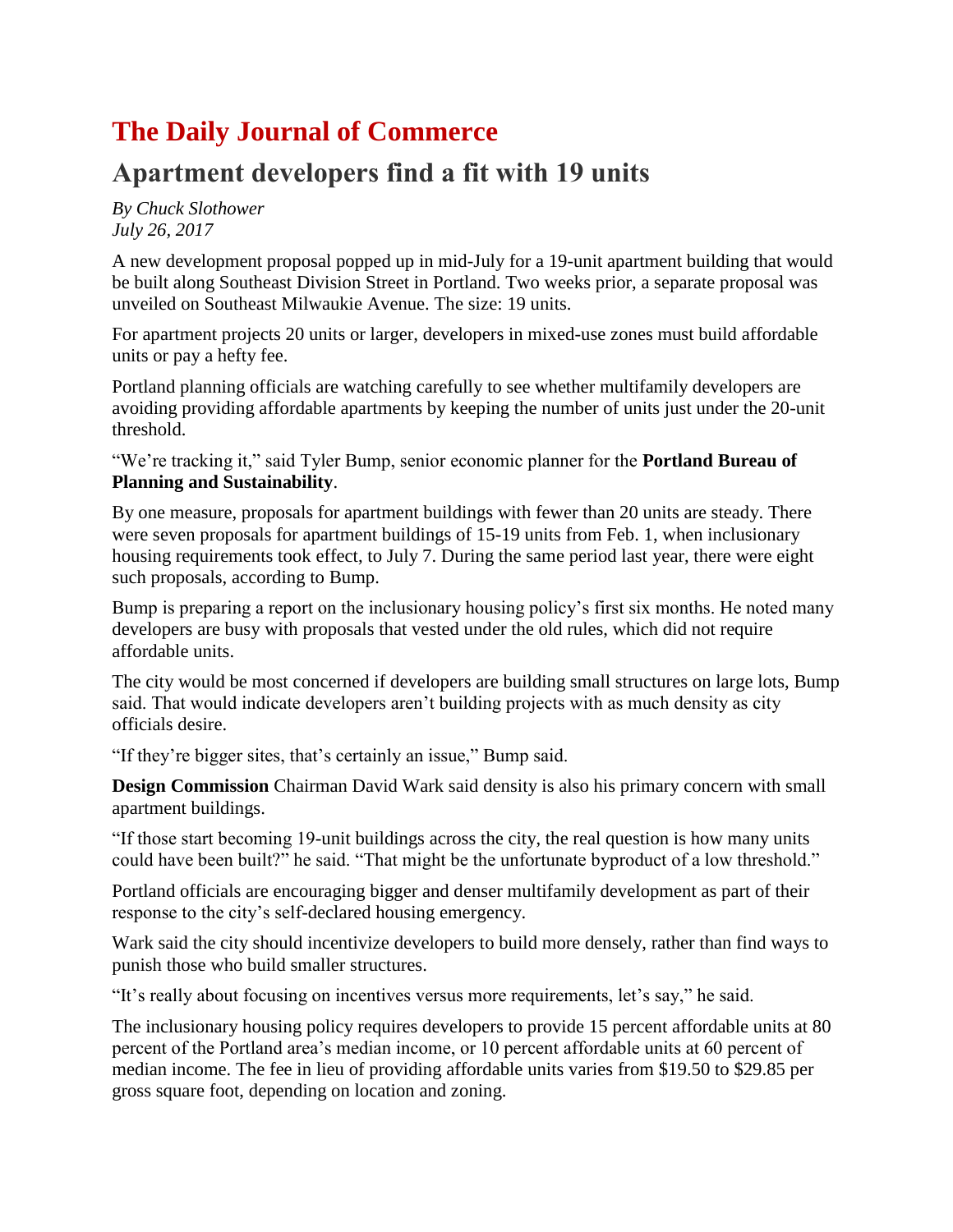The most recent proposal for 19 units was for a four-story apartment building at 4130 S.E. Division St., part of the eastward creep of redevelopment on the Southeast Portland neighborhood. The property is currently the site of Division Medical Clinic. Its single-story, 2,880-square-foot building was built in 1957.

Efforts to reach the developer through the applicant, Jennifer Rinkus of **Baysinger Partners Architecture**, were not successful. A staffer at the clinic said she was unaware of planned development on the site.

Another recent proposal calls for an 18-unit apartment building in the Alphabet District of Northwest Portland. In June, a 19-unit proposal emerged for a five-story building at 5340 S.E. Milwaukie Ave. The proposed building would replace an existing eight-unit apartment building. The applicant, architect Sinan Gumusoglu of Wilsonville, could not be reached for comment.

Nineteen-unit buildings are the natural result of developers attempting to make their projects pencil out, Wark said.

"It's not a surprise," he said. "People that are trying to build apartments are trying to make them work financially. And if they can't make them work financially with affordable housing, they turn to the metrics that make them work."

### **City permitting system upgrade cost rises again**

*By Garrett Andrews July 26, 2017*

The cost of the long-running effort to streamline and digitize the city's slow permitting system has again been revised upward.

The latest segment of the **Portland Online Permitting System** is now expected to cost \$1.6 million, or \$100,000 more than the previous estimate.

The City Council was updated on this by members of the Technology Oversight Committee on Wednesday at a quarterly check-in hearing.

For years, **POPS**, formerly known as the Information Technology [Advancement](http://djcoregon.com/news/2017/01/30/portland-rebrands-effort-to-digitize-permit-system/) Project (**ITAP**), has experienced cost overruns and missed deadlines. It's already cost the city \$12 million, and two city staffers involved with the project no longer work for the city – former Bureau of Development Services director Paul Scarlett and former ITAP project manager Rebecca Sponsel.

Last fall, the city severed ties with its first vendor for the project, Sierra Systems.

The project is still considered to be in the "discovery" phase.